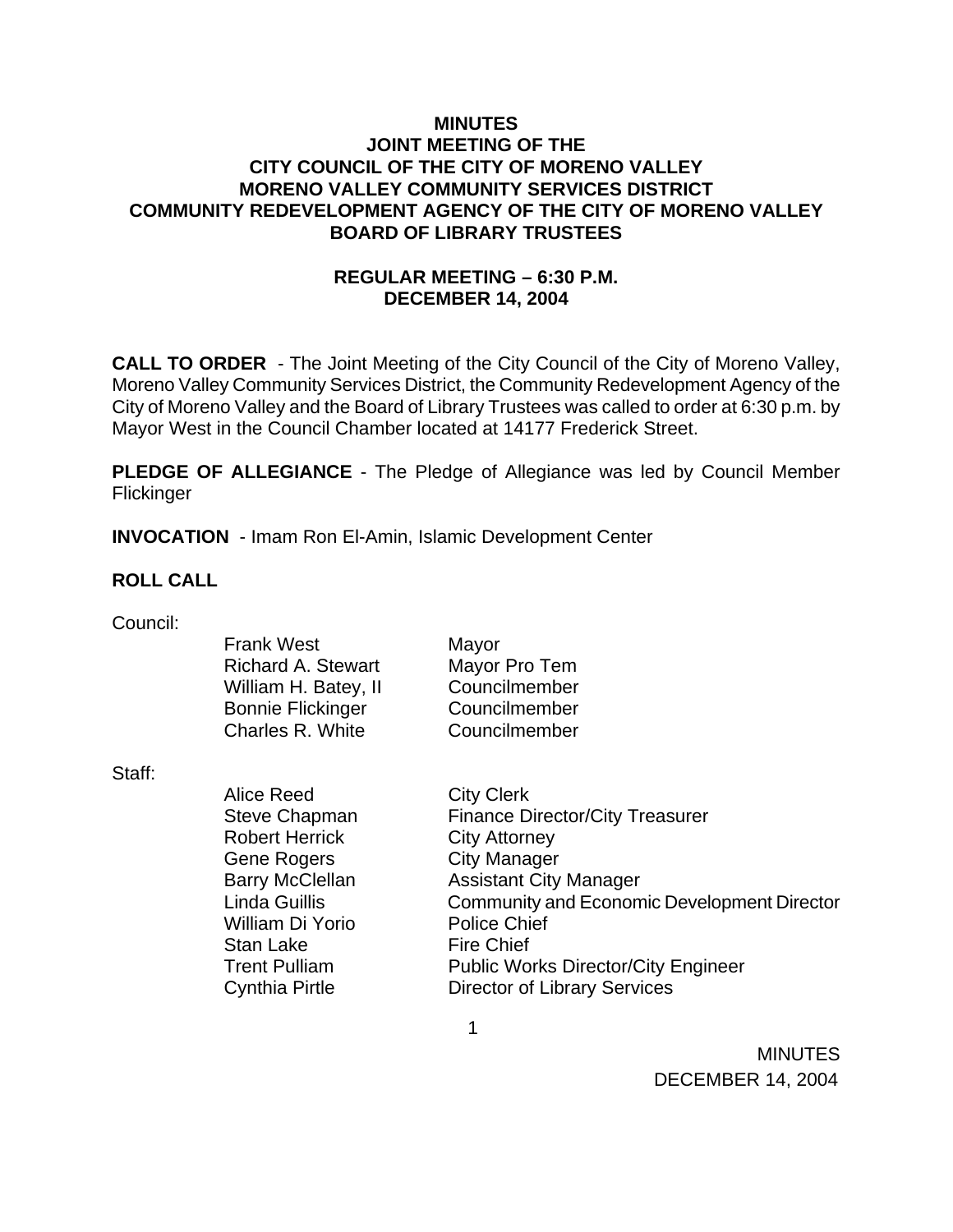| Karen Reams   |
|---------------|
| Betsy Adams   |
| Denese Wilson |

**Recreation Operations Manager** Administrative Services Director Human Resources Director

### **JOINT CONSENT CALENDARS (SECTIONS A-D) OF THE CITY COUNCIL OF THE CITY OF MORENO VALLEY, MORENO VALLEY COMMUNITY SERVICES DISTRICT, COMMUNITY REDEVELOPMENT AGENCY OF THE CITY OF MORENO VALLEY AND THE BOARD OF LIBRARY TRUSTEES**

Mayor West opened the agenda items for the Consent Calendars for public comments; there being none, public comments were closed.

Council Member Batey made a motion, seconded by Council Member Flickinger to approve the Consent Calendars in their entireties, except for Item A10. which was pulled for separate discussion/action. Motion carried 5-0. Roll call vote.

# **A. CONSENT CALENDAR** - **CITY COUNCIL**

- A1. ORDINANCES FIRST READING BY TITLE ONLY Waived reading of all Ordinance Introductions and read by title only.
- A2. MINUTES SPECIAL MEETING OF NOVEMBER 16, 2004 Approved as submitted.
- A3. MINUTES REGULAR MEETING OF NOVEMBER 23, 2004 Approved as submitted.
- A4. MAIL BALLOT PROCEEDING FOR COMMUNITY SERVICES DISTRICT ZONE M (COMMERCIAL/INDUSTRIAL IMPROVED MEDIAN MAINTENANCE). TENTATIVE PARCEL MAP 31034, APN 312-270-011 – NORTH OF GLOBE STREET BETWEEN OLEANDER AVENUE AND PERRIS BOULEVARD; AND MAIL BALLOT PROCEEDING FOR TENTATIVE TRACT 31284 (AND ALL AFFECTED PHASES) FOR: 1) INCLUSION INTO COMMUNITY SERVICES DISTRICT (CSD) ZONE B (RESIDENTIAL STREET LIGHTING), 2) INCLUSION INTO CSD ZONE D (PARKWAY LANDSCAPE MAINTENANCE) AND 3) APPROVAL OF THE NATIONAL POLLUTANT DISCHARGE ELIMINATION SYSTEM (NPDES) REGULATORY RATE SCHEDULE – WEST SIDE OF QUINCY STREET BETWEEN BAY STREET AND COTTONWOOD AVENUE; AND MAIL BALLOT PROCEEDING FOR TENTATIVE PARCEL MAP 32469 (AND ALL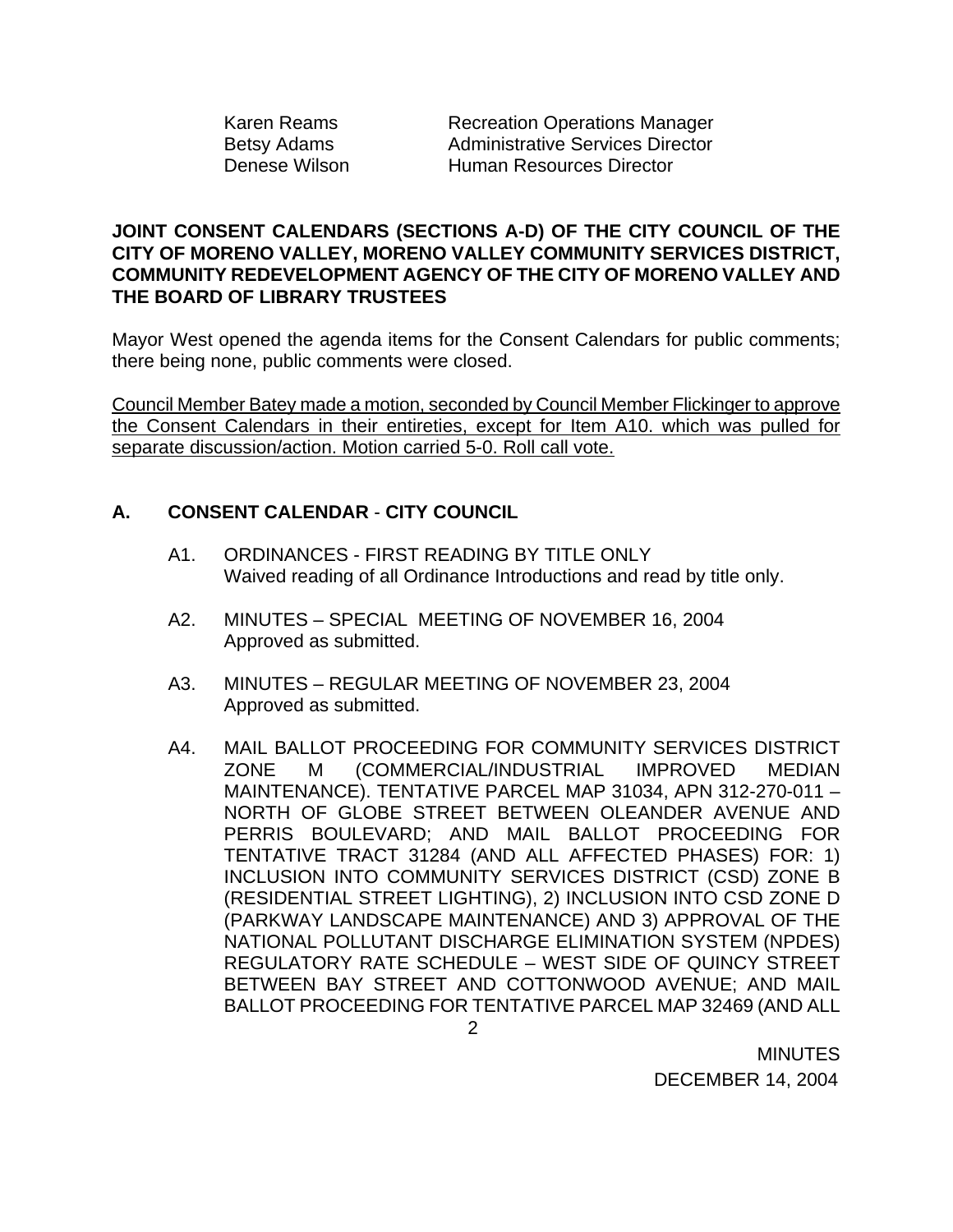AFFECTED PHASES) FOR: APPROVAL OF THE NATIONAL POLLUTANT DISCHARGE ELIMINATION SYSTEM (NPDES) REGULATORY RATE SCHEDULE – SOUTH OF IRIS AVENUE AND WEST OF LASSELLE STREET

 Accepted public comments regarding the following: Mail Ballot Proceeding for Tentative Parcel Map 32469 (and all affected phases) for approval of the National Pollutant Discharge Elimination System (NPDES) Regulatory Rate Schedule; and Mail Ballot Proceeding for Tentative Tract 31284 (and all affected phases) for approval of the National Pollutant Discharge Elimination System (NPDES) Regulatory Rate Schedule

- A5. AUTHORIZATION TO AWARD THE CONSTRUCTION CONTRACT FOR THE TRAFFIC SIGNALS AT PERRIS BOULEVARD AND MANZANITA AVENUE AND AT LASSELLE STREET AND GENTIAN AVENUE, PROJECT NOS. 03-12566823 AND 04-12583023 Awarded the construction contract for the Traffic Signals at Perris Boulevard and Manzanita Avenue and at Lasselle Street and Gentian Avenue to New West Signal, 14055 Foothill Boulevard, Fontana, California 92335, the lowest responsible bidder; authorized the Mayor to execute a contract with New West Signal; and authorized the issuance of two (2) Purchase Orders for New West Signal in the amounts of \$162,075.00 (the bid amount plus 10% contingency) for the Traffic Signal at Perris Boulevard and Manzanita Avenue (Account No. 417.79124), and \$168,310.00 (the bid amount plus 10% contingency) for the Traffic Signal at Lasselle Street and Gentian Avenue (Account No. 417.79024) when the contract has been signed by all parties.
- A6. APPROVE FUNDING FOR UPDATED DEVELOPMENT IMPACT FEE STUDY

 Approved \$49,980 in additional appropriations for an updated development impact fee study, to be funded by available development impact fees.

A7. APPROVAL OF A STANDARD MORENO VALLEY UTILITIES REIMBURSEMENT AGREEMENT FOR ELECTRICAL FACILITY **CONSTRUCTION** Approved Resolution No. 2004-85 establishing a Standard Moreno Valley Utilities Reimbursement Agreement for Electrical Facility Construction to facilitate installation of electrical distribution infrastructure; and

Resolution No. 2004-85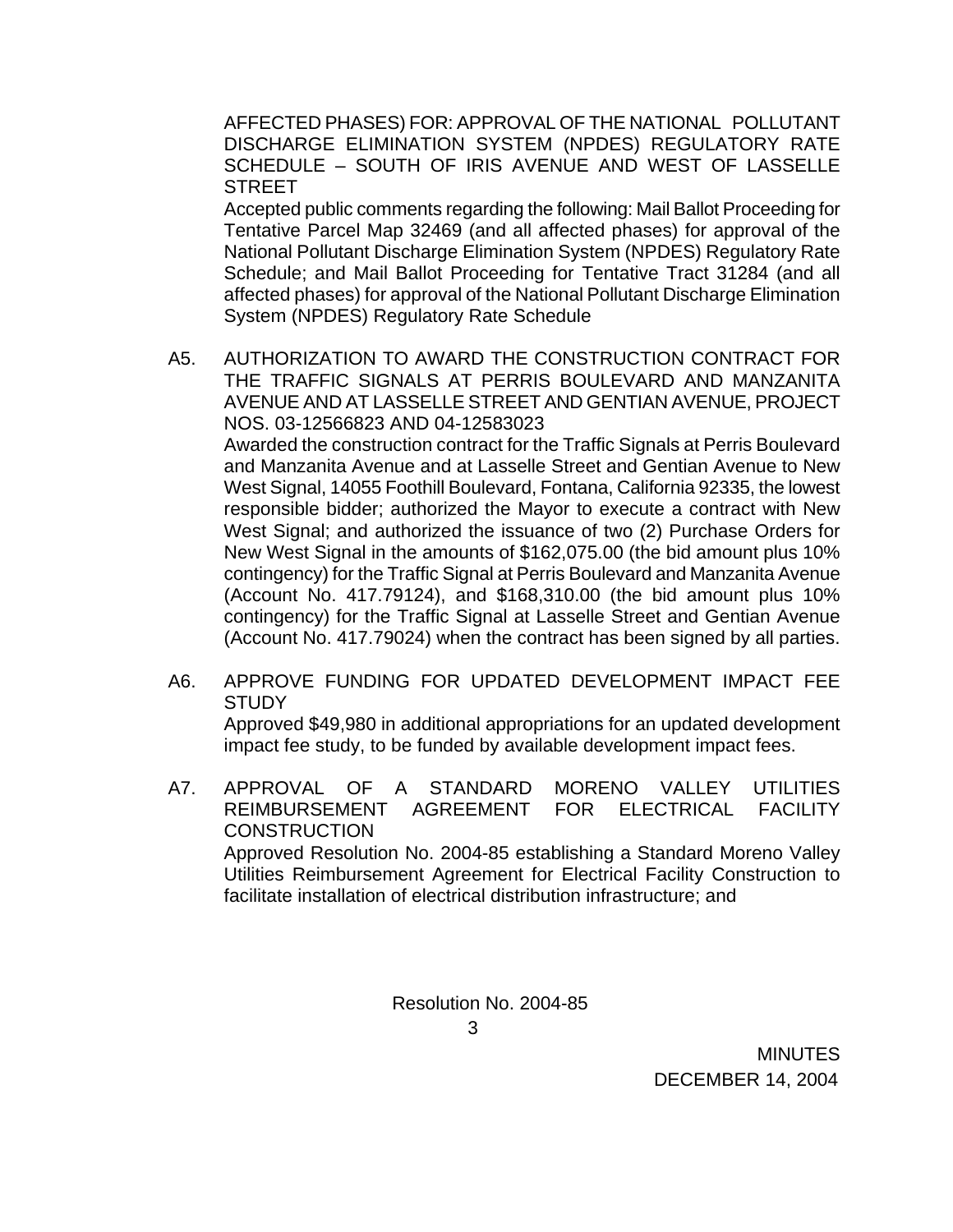A Resolution of the City Council of the City of Moreno Valley, California, Approving the "Moreno Valley Utilities Reimbursement Agreement for Electrical Facility Construction" as a Standard Reimbursement Agreement

Approved Resolution No. 2004-86 authorizing the City Manager to execute the Moreno Valley Utilities Reimbursement Agreements for Electrical Facility Construction.

#### Resolution No. 2004-86

 A Resolution of the City Council of the City of Moreno Valley, California, Authorizing the City Manager to Execute on Behalf of the City Council, "Moreno Valley Utilities Reimbursement Agreement for Electrical Facility Construction"

- A8. AMEND THE FISCAL YEAR 2004/2005 BUDGET TO INCLUDE THE AQUEDUCT BIKEWAY IMPROVEMENTS FROM INDIAN STREET TO FAY AVENUE Amended the Fiscal Year 2004/2005 Budget to include the Aqueduct Bikeway Improvements from Indian Street to Fay Avenue and authorized the Finance Director to establish an account and transfer an appropriation of \$72,000 from Account No. 125.89720 (State Route 60/Nason Interchange) to the new Aqueduct Bikeway account for preliminary design.
- A9. ACCEPTANCE OF THE CALIFORNIA OFFICE OF TRAFFIC SAFETY (OTS) GRANT FUNDING ENTITLED, "CALIFORNIA TRAFFIC SAFETY SOBRIETY CHECKPOINT PROGRAM FOR LOCAL LAW ENFORCEMENT AGENCIES"

 Accepted the OTS Grant entitled "California Traffic Safety Sobriety Checkpoint Program for Local Law Enforcement Agencies." The amount has yet to be determined by OTS but will be up to \$63,000. The exact amount of the grant will be determined upon completion of the grant agreement. This will allow the Moreno Valley Police Department (MVPD) to provide DUI-Traffic Safety Checkpoints during a statewide campaign. The MVPD checkpoint operations will coincide with the statewide campaign. The OTS campaign will determine the time frame these checkpoint operations are conducted throughout the calendar year 2005.

### **B. CONSENT CALENDAR** - **COMMUNITY SERVICES DISTRICT**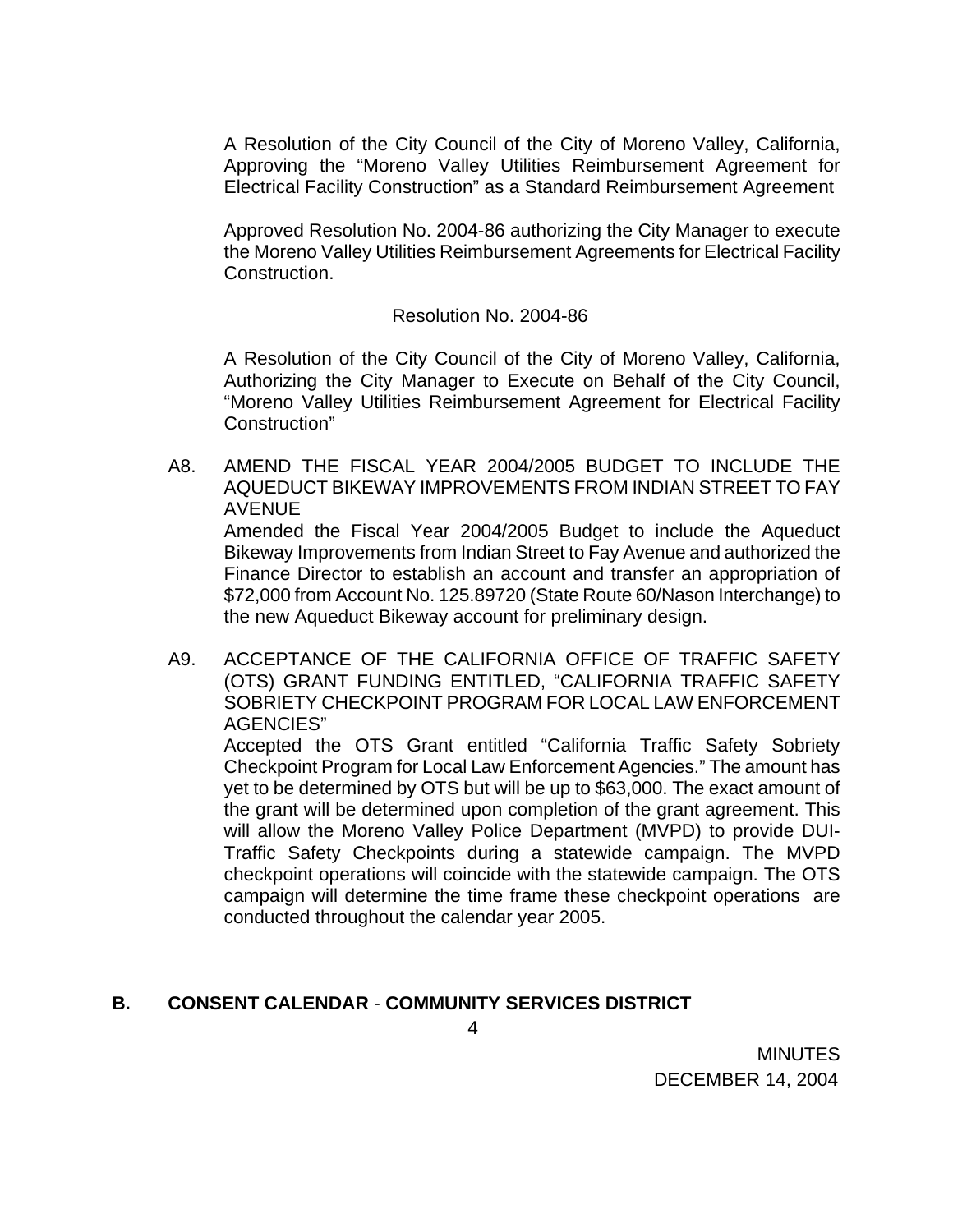- B1. ORDINANCES FIRST READING BY TITLE ONLY Waived reading of all Ordinance Introductions and read by title only.
- B2. MINUTES REGULAR MEETING OF NOVEMBER 23, 2004 Approved as submitted.
- B3. MAIL BALLOT PROCEEDING FOR COMMUNITY SERVICES DISTRICT ZONE M (COMMERCIAL/INDUSTRIAL IMPROVED MEDIAN MAINTENANCE) TENTATIVE PARCEL MAP 31034, APN 312-270-011 – NORTH OF GLOBE STREET BETWEEN OLEANDER AVENUE AND PERRIS BOULEVARD; AND MAIL BALLOT PROCEEDING FOR TENTATIVE TRACT 31284 (AND ALL AFFECTED PHASES) FOR: 1) INCLUSION INTO COMMUNITY SERVICES DISTRICT (CSD) ZONE B (RESIDENTIAL STREET LIGHTING), 2) INCLUSION INTO CSD ZONE D (PARKWAY LANDSCAPE MAINTENANCE) AND 3) APPROVAL OF THE NATIONAL POLLUTANT DISCHARGE ELIMINATION SYSTEM (NPDES) REGULATORY RATE SCHEDULE – WEST SIDE OF QUINCY STREET BETWEEN BAY STREET AND COTTONWOOD AVENUE; AND MAIL BALLOT PROCEEDING FOR TENTATIVE PARCEL MAP 32469 (AND ALL AFFECTED PHASES) FOR: APPROVAL OF THE NATIONAL POLLUTANT DISCHARGE ELIMINATION SYSTEM (NPDES)

REGULATORY RATE SCHEDULE – SOUTH OF IRIS AVENUE AND WEST OF LASSELLE STREET

Accepted public comments regarding the following: Mail Ballot Proceeding for Tentative Tract 31284 (and all affected phases) for: 1) Inclusion into Community Services District (CSD) Zone B (Residential Street Lighting) and 2) Inclusion into CSD Zone D (Parkway Landscape Maintenance); and Mail Ballot Proceeding for Tentative Parcel Map 31034, APN 312-270-011 for inclusion into Community Services District Zone M (Commercial/Industrial Improved Median Maintenance)

B4. COMMUNITY FACILITIES DISTRICT NO. 1 (NEIGHBORHOOD PARK MAINTENANCE) - ANNEXATION 2004-5 Adopted Resolution No. CSD 2004-26; a Resolution of the Moreno Valley Community Services District of the City of Moreno Valley, California, certifying the results of an election and adding property to Community Facilities District No. 1 ("CFD No. 1").

Resolution No. CSD 2004-26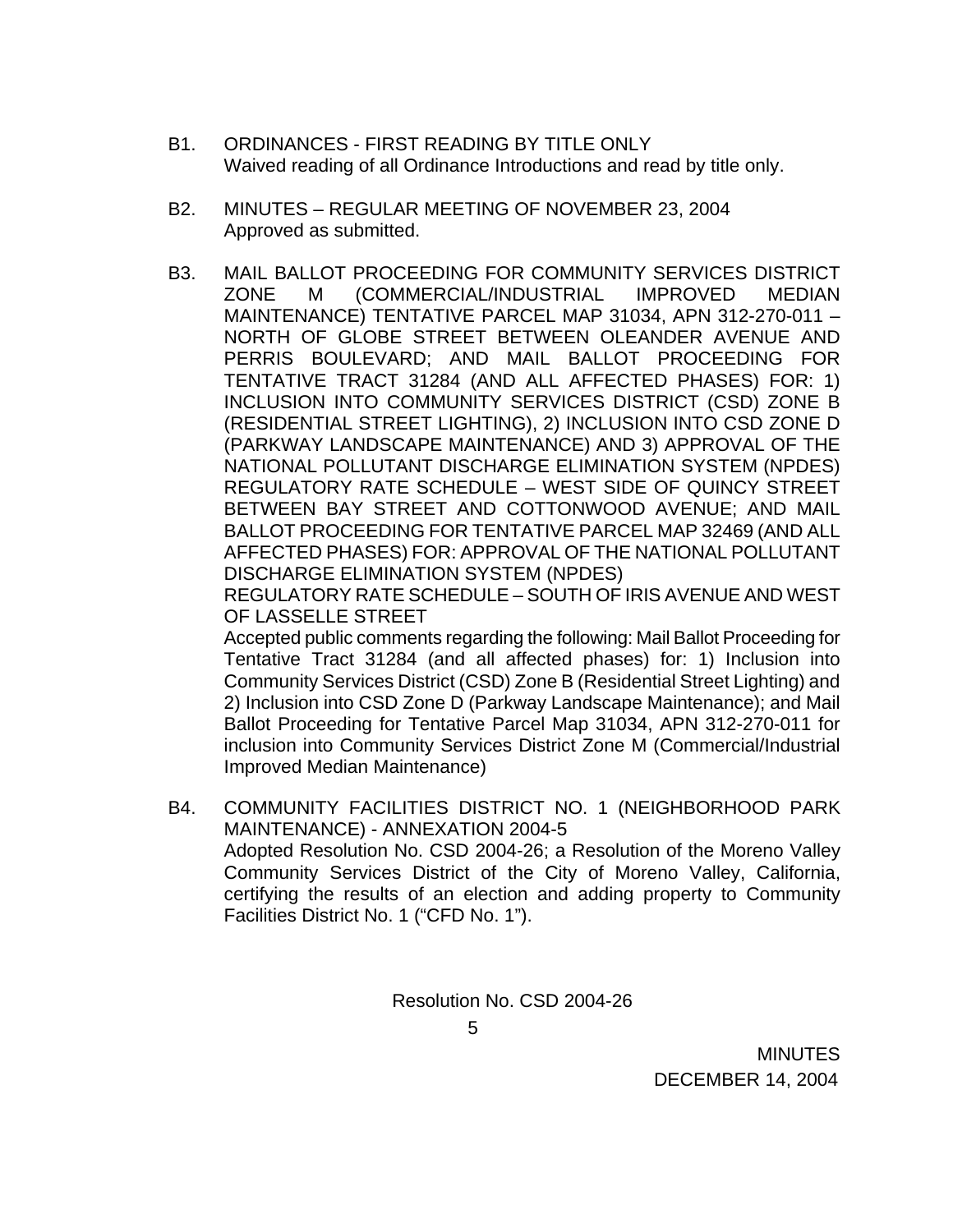A Resolution of the Moreno Valley Community Services District of the City of Moreno Valley, California, Certifying the Results of an Election and Adding Property to Community Facilities District No. 1

B5. PARKS AND RECREATION STAFFING AND APPROPRIATIONS REQUESTS

 Approved the reclassification of a Maintenance Worker III position to a Parks Maintenance Supervisor position, and appropriated \$12,000 in the Zone A 161.76210 salary and benefits accounts to fund the Parks Maintenance Supervisor position; approved the addition of a full-time Banquet and Facility Coordinator to staff the new Recreation and Conference Center, and appropriated \$35,000 in the Zone A 161.76510 salary and benefits accounts to fund the full-time Banquet and Facility Coordinator position for the remainder of FY 2004/2005, January through June 2005; and approved the addition of a full-time Facilities Clerk to maintain the new Recreation and Conference Center, and appropriated \$22,000 in the Facilities Fund (754.75410) salary and benefits accounts to fund the full-time Facilities Clerk position for the remainder of FY 2004/2005, January through June 2005.

#### **C. CONSENT CALENDAR** - **COMMUNITY REDEVELOPMENT AGENCY**

- C1. ORDINANCES FIRST READING BY TITLE ONLY Waived reading of all Ordinance Introductions and read by title only.
- C2. MINUTES REGULAR MEETING OF NOVEMBER 23, 2004 Approved as submitted.

#### **D. CONSENT CALENDAR** - **BOARD OF LIBRARY TRUSTEES**

- D1. ORDINANCES FIRST READING BY TITLE ONLY Waived reading of all Ordinance Introductions and read by title on
- D2. MINUTES REGULAR MEETING OF NOVEMBER 23, 2004 Approved as submitted.

### **E. PUBLIC HEARINGS**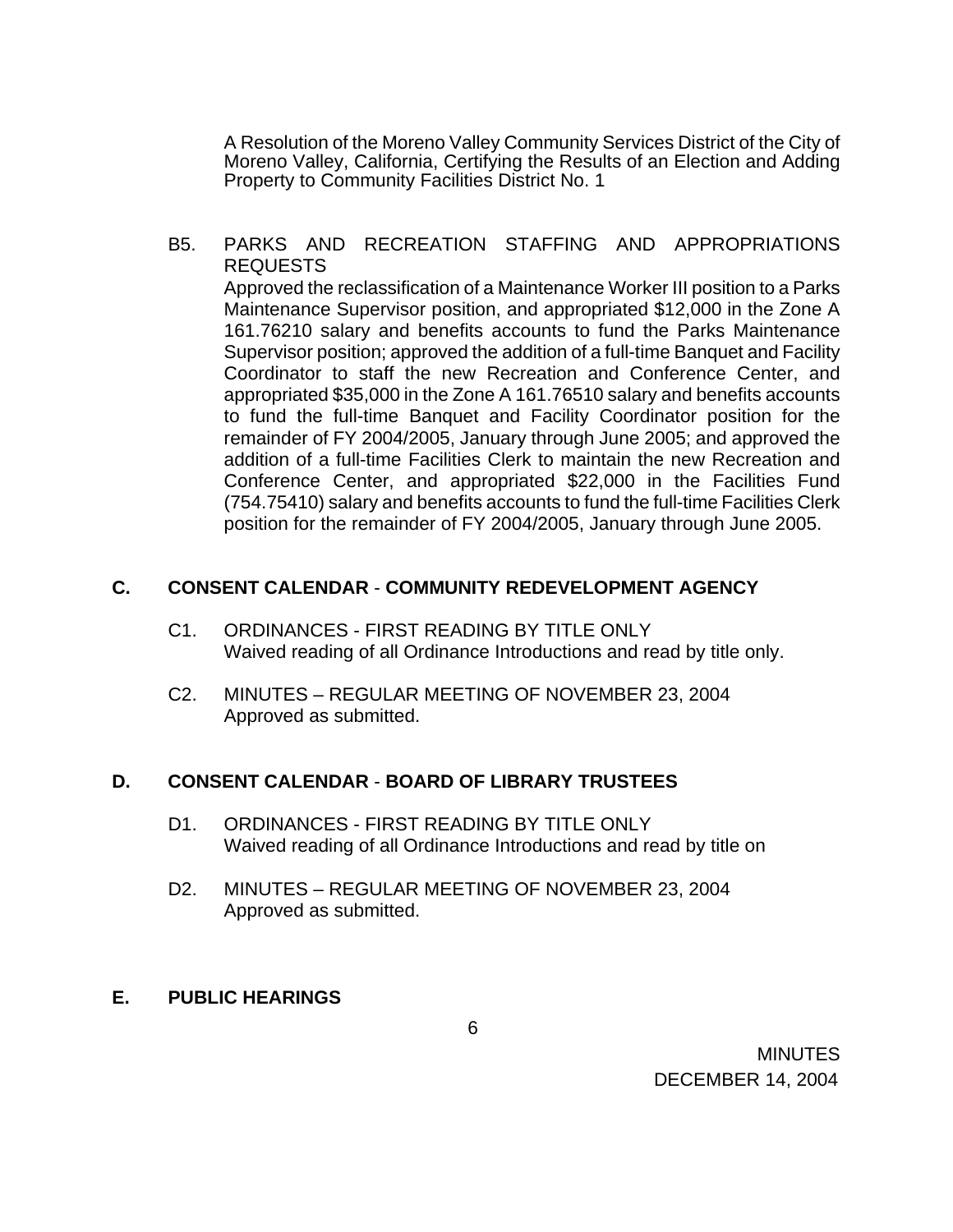E1. RESOLUTION AMENDING RESOLUTION NO. 2004-55, INCREASING DEVELOPMENT IMPACT FEES RELATED TO THE TRANSPORTATION UNIFORM MITIGATION FEE (TUMF) PROGRAM; AND ORDINANCE AMENDING CHAPTER 3.44 OF THE CITY OF MORENO VALLEY MUNICIPAL CODE RELATED TO FEES ESTABLISHED BY THE TRANSPORTATION UNIFORM MITIGATION FEE (TUMF) PROGRAM

Mayor West opened the public testimony portion of the public hearing; there being none, public testimony was closed.

 Council Member White made a motion, seconded by Council Member Flickinger to adopt Resolution No. 2004-84, amending Resolution No. 2004- 55, increasing development impact fees related to the Transportation Uniform Mitigation Fee (TUMF) Program. Motion carried 5-0. Roll call vote.

Resolution No. 2004-84

 A Resolution of the City Council of the City of Moreno Valley, California, Amending Resolution No. 2004-55 by Increasing the Development Impact Fees Related to the Transportation Uniform Mitigation Fee Program

Council Member Flickinger made a motion, seconded by Mayor Pro Tem Stewart to introduce Ordinance No. 678, amending Chapter 3.44 of the City of Moreno Valley Municipal Code related to fees established by the Transportation Uniform Mitigation Fee (TUMF) Program. Motion carried 5-0. Roll call vote.

# Ordinance No. 678

 An Ordinance of the City Council of the City of Moreno Valley, California, Amending Subsections 3.44.040A and 3.44.060B of Chapter 3.44 of Title 3 of the City of Moreno Valley Municipal Code Related to Fees Established by the Transportation Uniform Mitigation Fee (TUMF) Program

E2. PUBLIC HEARING FOR THE REVIEW OF THE 2005-2010 IMPLEMENTATION PLAN OF THE COMMUNITY REDEVELOPMENT AGENCY OF THE CITY OF MORENO VALLEY

Chairman West opened the public testimony portion of the public hearing; there being none, public testimony was closed. Agency Member Flickinger made a motion, seconded by Agency Member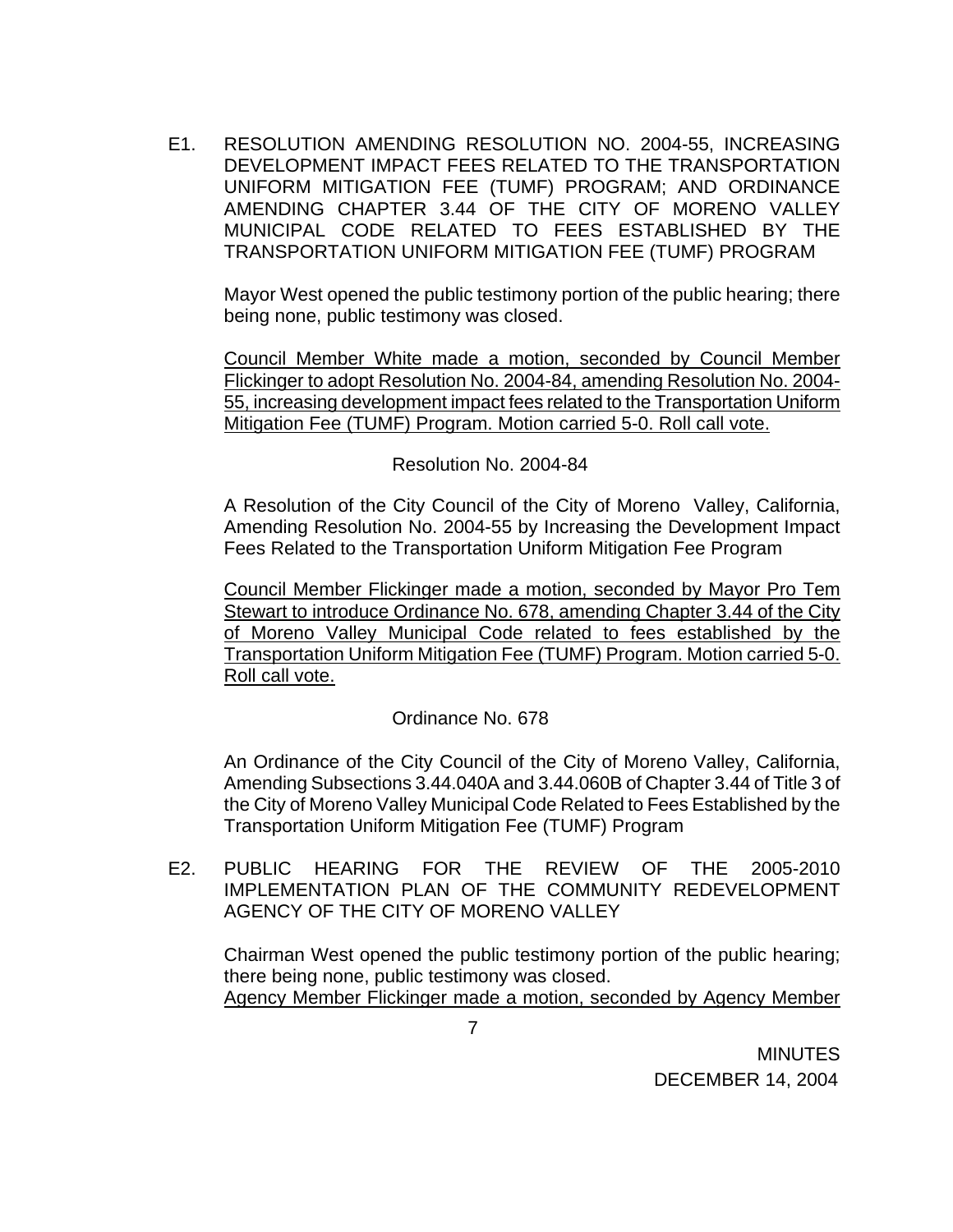White to approve the proposed 2005-2010 Implementation Plan. Motion carried 5-0. Roll call vote.

E3. A PUBLIC HEARING REGARDING THE APPLICANT'S REQUEST TO CONSIDER SPECIFIC PLAN AMENDMENT NO. 5 TO THE TOWNGATE SPECIFIC PLAN NO. 200 INCLUDING A PROPOSED CHANGE IN ZONING ON THE SITE FROM HOSPITAL MEDICAL OFFICE (HMO) TO CC (COMMUNITY COMMERCIAL) AND OC (OFFICE-COMMERCIAL), AS WELL AS A MASTER PLOT PLAN AND TENTATIVE PARCEL MAP TO DEVELOP AND SUBDIVIDE A 28.56 ACRE PARCEL OF LAND INTO TWELVE (12) LOTS FOR A 305,600 SQUARE FOOT MIXED USE COMPLEX, INCLUDING A 100,000 SQUARE FOOT ANCHOR RETAIL TENANT, RESTAURANTS (ONE POTENTIAL DRIVE-THRU RESTAURANT), GENERAL OFFICE AND VARIOUS RETAIL USES WITHIN PLANNING UNIT 7 OF THE TOWNGATE SPECIFIC PLAN. THE PROJECT IS BOUNDED BY DAY STREET, GATEWAY DRIVE, MEMORIAL WAY AND EUCALYPTUS AVENUE AND IS SUBMITTED BY FRITZ DUDA COMPANY

John Loper of the Fritz Duda Company spoke on behalf of the project.

 Council Member Batey made a motion, seconded by Council Member White to recognize that the Towngate Specific Plan (SP No. 200) Amendment No. 5 (P03-136), Master Plot Plan (PA03-0142) and Tentative Tract Map No. 32189 (PA04-0037) are within the scope of the Program Environmental Impact Report (EIR) for the Towngate Specific Plan pursuant to the Addendum as provided within Section 15164 of the California Environmental Quality Act Guidelines, while no conditions in Section 15162 calling for a subsequent EIR have occurred. Motion carried 5-0. Roll call vote.

Council Member Batey made a motion, seconded by Council Member White to introduce Ordinance No. 679 thereby approving P03-136 (Specific Plan Amendment), based on the findings in the City Council Ordinance for Amendment No. 5 to the Towngate Specific Plan No. 200, including the associated amendment of the Official Zoning Atlas for a 28.56 acre parcel of land within Planning Unit 7 from HMO (Hospital Medical Office) to CC (Community Commercial) on 17.3 acres and OC (Office Commercial) on 11.3 acres and the modification of the Design Manual for Specific Plan No. 200. Motion carried 5-0. Roll call vote.

Ordinance No. 679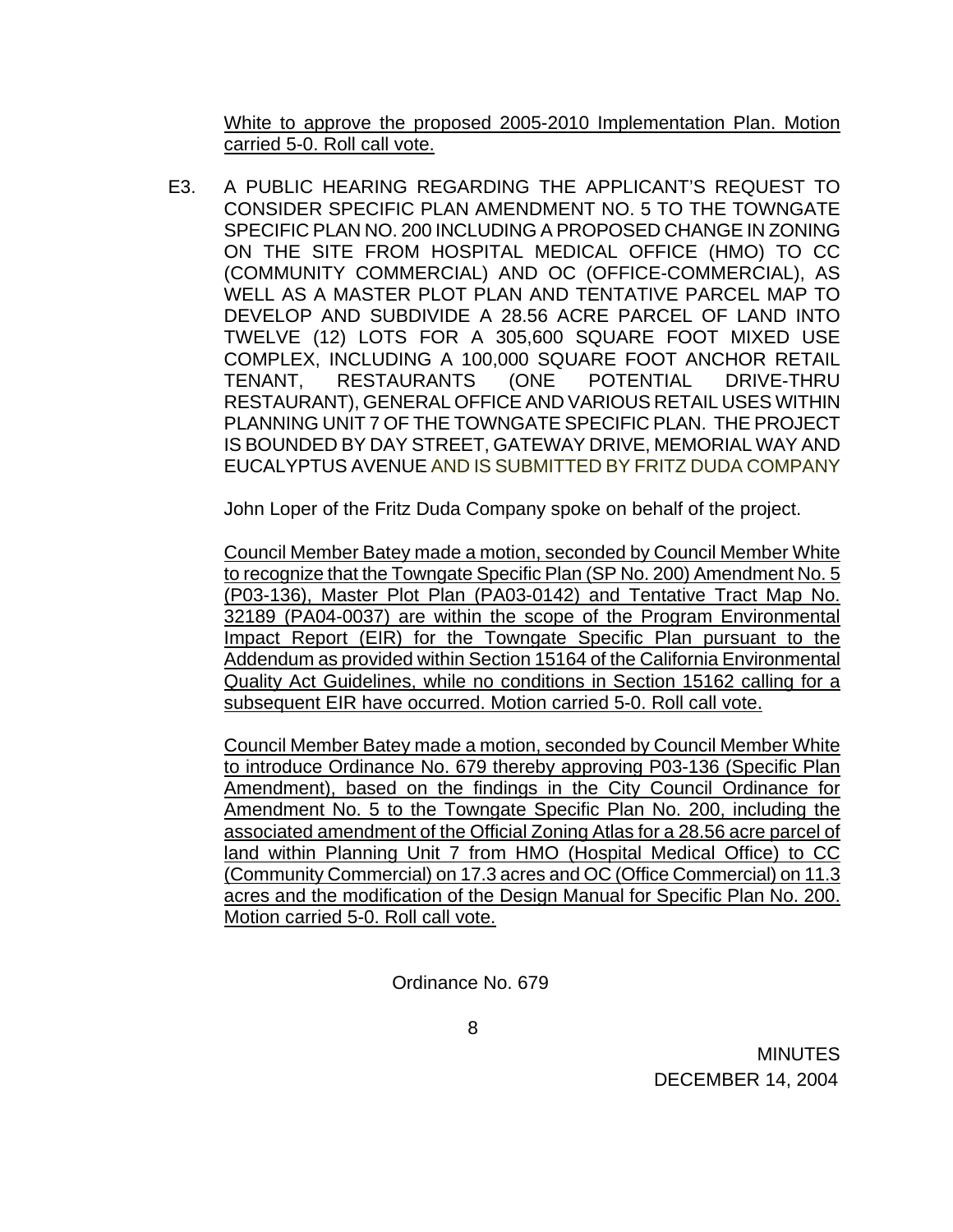An Ordinance of the City Council of the City of Moreno Valley, California, Approving P03-136 for a Specific Plan Amendment (No. 5) to the Towngate Specific Plan (No. 200), to Modify Land Use Designation for a 28.56-Acre Portion of Land Within Planning Unit No. 7 from HMO (Hospital Medical Office) to CC (Community Commercial) and OC (Office Commercial)

 Council Member Batey made a motion, seconded by Council Member White to approve Resolution No. 2004-87, as amended, with an amendment to the Land Use Map, thereby approving PA03-0142 (Master Plot Plan), based on the findings included in the Resolution, and Conditions of Approval, attached as Exhibit A to the resolution. Motion carried 5-0. Roll call vote.

### Resolution No. 2004-87

 A Resolution of the City Council of the City of Moreno Valley Approving PA03-0142 (Master Plot Plan) for a 305,600 Square Foot Mixed Use Complex, Including 100,000 Square Foot Anchor Retail Tenant, Restaurants (One Potential Drive-Thru Restaurant), General Office and Retail Uses, on a 28.56-Acre Site Within the Towngate Specific Plan No. 200

Council Member Batey made a motion, seconded by Council Member White to approve Resolution No. 2004-88 thereby approving PA04-0037 (Tentative Parcel Map No. 32189), based on the findings included in the Resolution, and Conditions of Approval, attached as Exhibit A to the resolution. Motion carried 5-0. Roll call vote.

### Resolution No. 2004-88

 A Resolution of the City Council of the City of Moreno Valley Approving PA04-0037 (Tentative Parcel Map No. 32189) for a 12 Lot Subdivision of Land for the Purposes of Developing a 305,600 Square Foot Mixed Use Complex, Including a 100,000 Square Foot Anchor Retail Tenant, Restaurants (One Potential Drive-Thru Restaurant), General Office and Retail Uses, on a 28.56-Acre Site Within the Towngate Specific Plan No. 200

E4. A PUBLIC HEARING ON THE FOLLOWING LAND USE PROPOSALS:

PROJECT 1: GENERAL PLAN AMENDMENT (PA04-0027) AND ZONE CHANGE (PA04-0026) FROM THE CURRENT OFFICE (O) DESIGNATION TO THE RESIDENTIAL 20 (R20) ZONE, AND A PLOT PLAN (PA04-0028) TO CONSTRUCT A 64-UNIT APARTMENT COMPLEX ON AN APPROXIMATELY 5-ACRE PARCEL LOCATED AT THE SOUTHEAST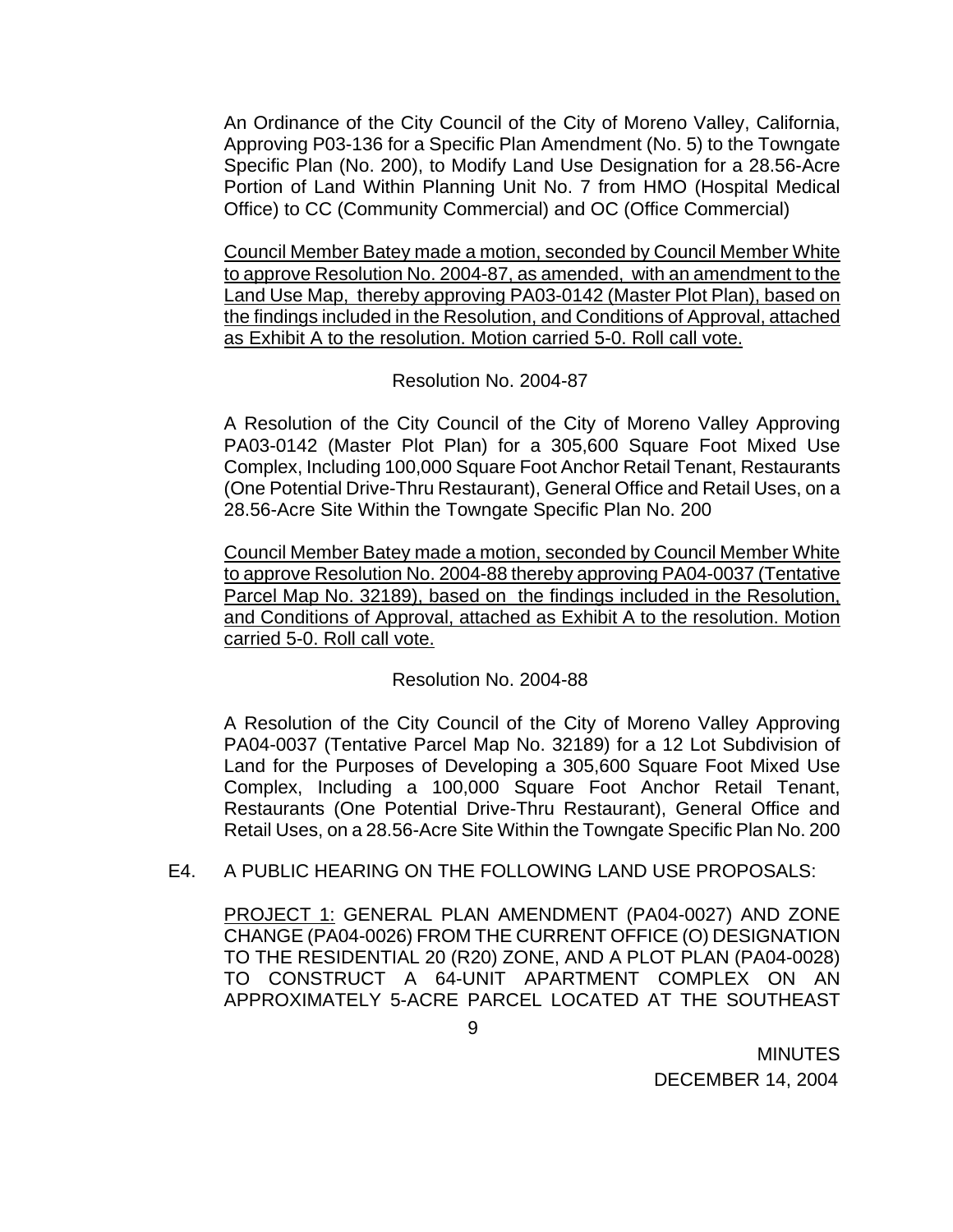#### CORNER OF PERRIS BOULEVARD AND DELPHINIUM AVENUE

Elias Alfata spoke on behalf of the applicant, Imad T. Michael.

Mayor West opened the public testimony portion of the public hearing; there being none, public testimony was closed.

PROJECT 2: GENERAL PLAN AMENDMENT (PA04-0040) AND ZONE CHANGE (PA04-0039) FROM PLANNED RESIDENTIAL (PD) TO RESIDENTIAL 5 (R5) FOR 8.77-NET ACRES LOCATED ON THE EAST SIDE OF OLIVER STREET AND APPROXIMATELY 600-FEET SOUTH OF ALESSANDRO BOULEVARD AND 17.25-NET ACRES LOCATED AT THE SOUTHWEST CORNER OF ALESSANDRO BOULEVARD AND OLIVER STREET. THE PROPOSAL ALSO INCLUDES TENTATIVE TRACT MAP NO. 32284 (PA04-0041) TO SUBDIVIDE THE 8.77-NET ACRE PARCEL INTO 32 SINGLE-FAMILY RESIDENTIAL LOTS

David Slawson spoke on behalf of the applicant, Winchester Associates.

Mayor West opened the public testimony portion of the public hearing. Public testimony was received from Cindy Brooks (opposes).

David Slawson presented a rebuttal argument on behalf of the applicant, Winchester Associates.

Council Member Flickinger made a motion, seconded by Mayor Pro Tem Stewart to adopt a Negative Declaration for applications PA04-0027 (General Plan Amendment), PA04-0026 (Change of Zone), and PA04-0028 (Plot Plan). The projects, individually and cumulatively, will not result in a significant effect on the environment. Motion carried 5-0. Roll call vote.

 Council Member Flickinger made a motion, seconded by Council Member Batey to adopt a Negative Declaration for applications PA04-0040 (General Plan Amendment), PA04-0039 (Change of Zone), and PA04-0041 (Tentative Tract Map No. 32284). The projects, individually and cumulatively, will not result in a significant effect on the environment. Motion carried 5-0. Roll call vote.

Council Member Flickinger made a motion, seconded by Council Member Batey to approve City Council Resolution No. 2004-89 approving PA04-0027 and PA04-0040, thereby establishing General Plan Land Use Map designations for certain properties as described in the Resolution, and the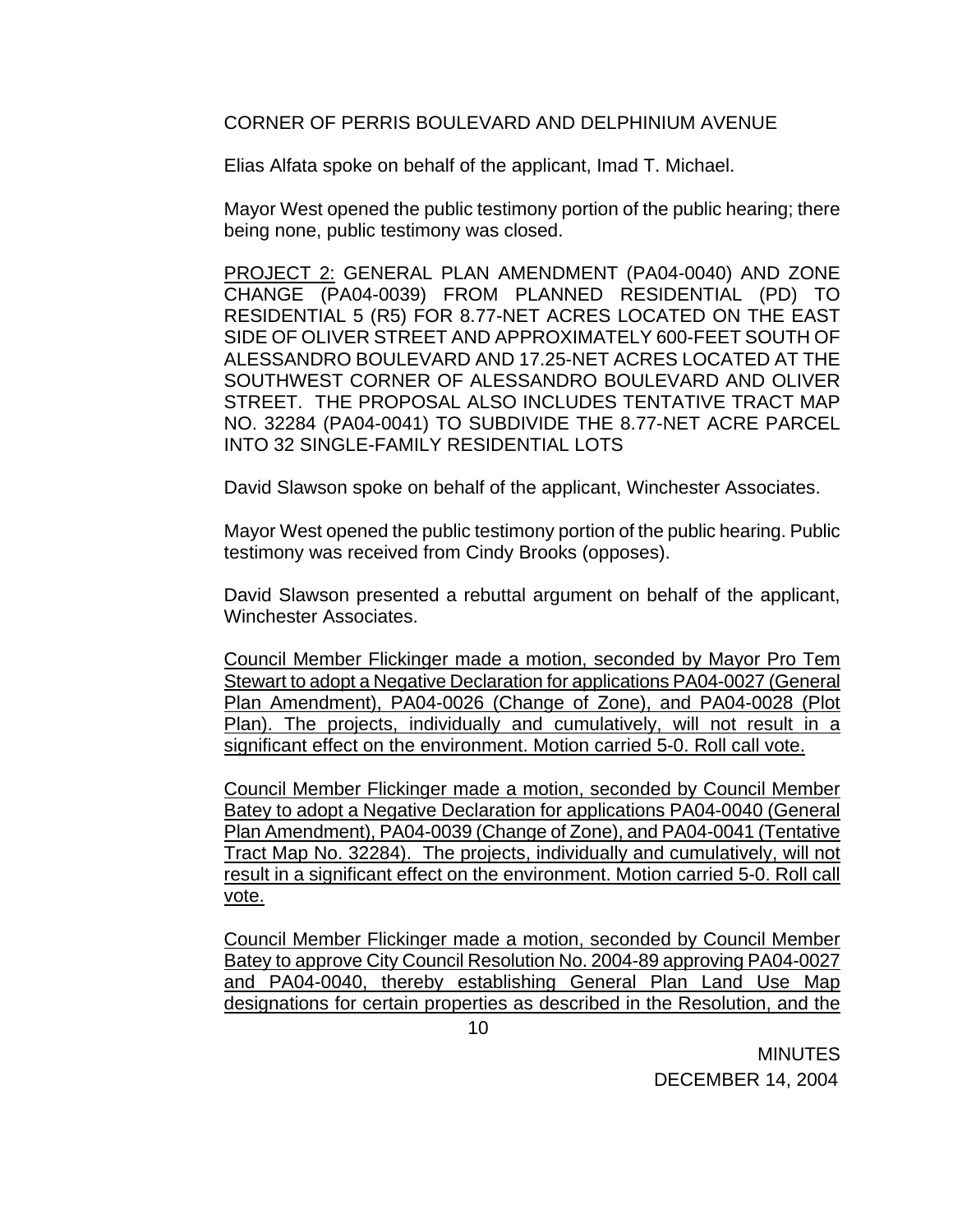revised General Plan Maps as attached to the Resolution as Exhibits A and B. Motion carried 5-0. Roll call vote.

### Resolution No. 2004-89

 A Resolution of the City Council of the City of Moreno Valley, California, Approving a General Plan Amendment (PA04-0027) Changing the Designation for Assessor's Parcel Number 484-242-016 from Office (O) to R20 (Residential; up to 20 Dwelling Units Per Net Acre) for Approximately 5- Acres Parcel Located at the Southeast Corner of Perris Boulevard and Delphinium Avenue; and a General Plan Amendment (PA04-0040) Changing the Land Use Designation for Assessor's Parcel Numbers 486-240-010 and 486-260-005 and 009 from PD (Planned Residential) to R5 (Residential 5) for 8.77-Net Acres Located on the East Side of Oliver Street, Approximately 600 Feet South of Alessandro Boulevard and 17.25-Net Acres Located at the Southwest Corner of Alessandro Boulevard and Oliver Street, thereby Establishing General Plan Land Use Map Designations for Certain Properties as Described in the Resolution, and the Revised General Plan Maps as Attached to the Resolution as Exhibits A and B

 Council Member Flickinger made a motion, seconded by Council Member Batey to introduce City Council Ordinance No. 680 approving a Change of Zone (PA04-0026) from Office to R20, based on the findings in the Ordinance, and the revised Zoning Map as attached to the ordinance as Exhibit A. Motion carried 5-0. Roll call vote.

# Ordinance No. 680

An Ordinance of the City Council of the City of Moreno Valley, California, Approving PA04-0026 (Zone Change) to Change the Land Use from Office to R20 for Approximately 5 Acres on Assessor's Parcel Number 484-242- 016 Located at the Southeast Corner of Perris Boulevard and Delphinium Avenue

 Council Member Flickinger made a motion, seconded by Council Member Batey to introduce City Council Ordinance No. 681 approving a Change of Zone (PA04-0039) from Planned Residential to R5, based on the findings in the Ordinance, and the revised Zoning Map as attached to the ordinance as Exhibit A. Motion carried 5-0. Roll call vote.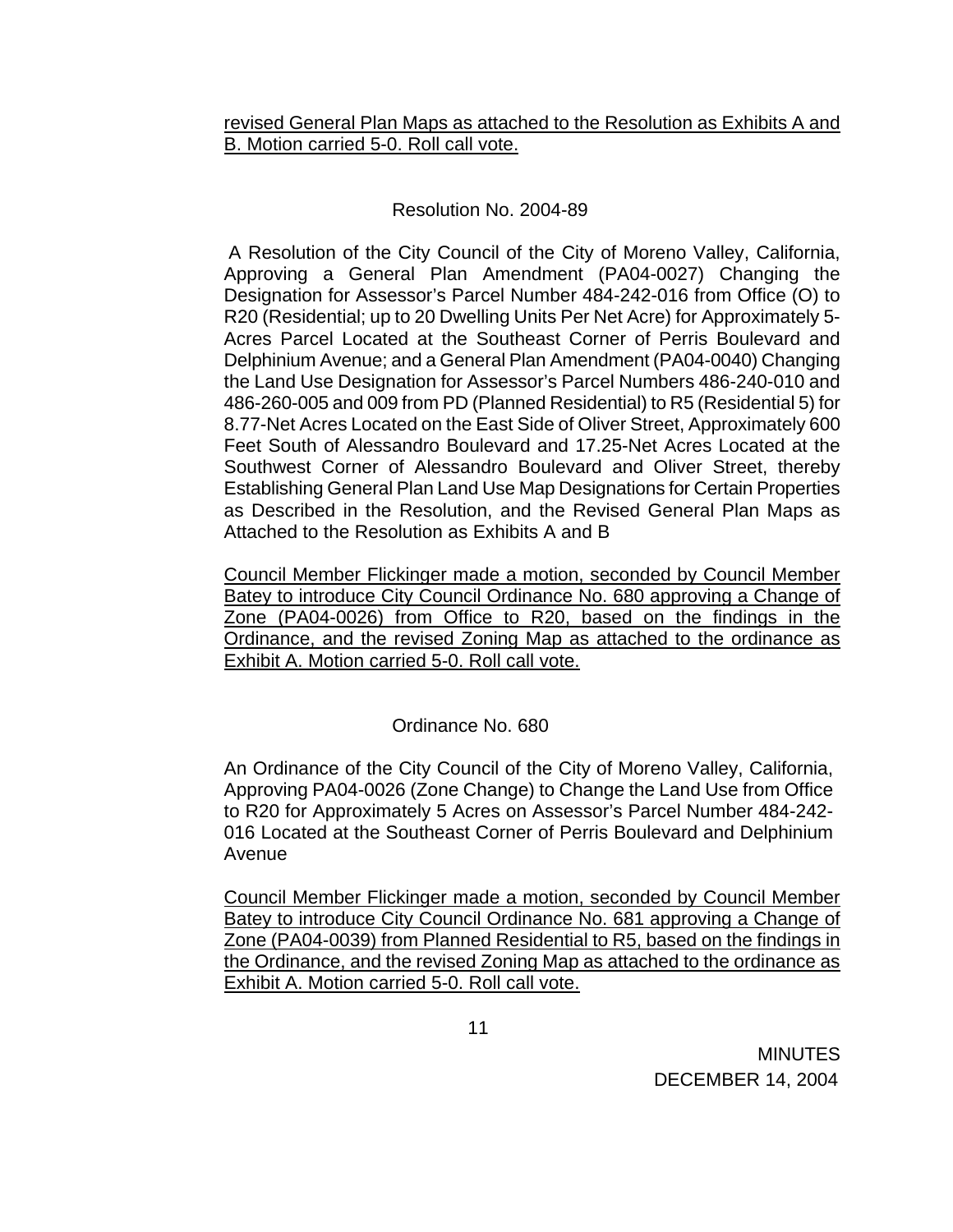#### Ordinance No. 681

An Ordinance of the City Council of the City of Moreno Valley, California, Approving PA04-0039 (Zone Change) to Change the Land Use from Planned Residential to R5 for 8.77-Net Acres on Assessor's Parcel Number 486-240- 010 Located on the East Side of Oliver Street and Approximately 600-Feet South of Alessandro Boulevard and 17.25-Net Acres on Assessor's Parcel Numbers 486-260-005 and -009 Located at the Southwest Corner Of Alessandro Boulevard and Oliver Street

 Council Member Flickinger made a motion, seconded by Council Member Batey to approve City Council Resolution No. 2004-90 approving Plot Plan PA04-0028, based on the findings in the Resolution, and the conditions of approval as attached to the resolution as Exhibit A. Motion carried 5-0. Roll call vote.

### Resolution No. 2004-90

A Resolution of the City Council of the City of Moreno Valley Approving PA04-0028, a Plot Plan to Construct a 64-Unit Apartment Complex on Approximately 5-Acre Parcel Located at the Southeast Corner of Perris Boulevard and Delphinium Avenue

Council Member Flickinger made a motion, seconded by Council Member Batey to approve City Council Resolution No. 2004-91, as amended, with the amendment to the Conditions of Approval for the Transportation Engineering Division condition TE4. to read, "The improvements shall consist of full street width per the City's Standard Plan No. 107," approving Tentative Tract Map No. 32284, based on the findings in the Resolution, and the conditions of approval as attached to the resolution as Exhibit A. Motion carried 5-0. Roll call vote.

### Resolution No. 2004-91

A Resolution of the City Council of the City of Moreno Valley, California, Approving PA04-0041 (Tentative Tract Map No. 32284), to Subdivide the 8.77-Net Acres of Assessor's Parcel Number 486-240-010 into 32 Single-Family Residential Lots Located on the East Side of Oliver Street Approximately 600-Feet South of Alessandro Boulevard

### **F. ITEMS REMOVED FROM CONSENT CALENDARS FOR DISCUSSION OR SEPARATE ACTION**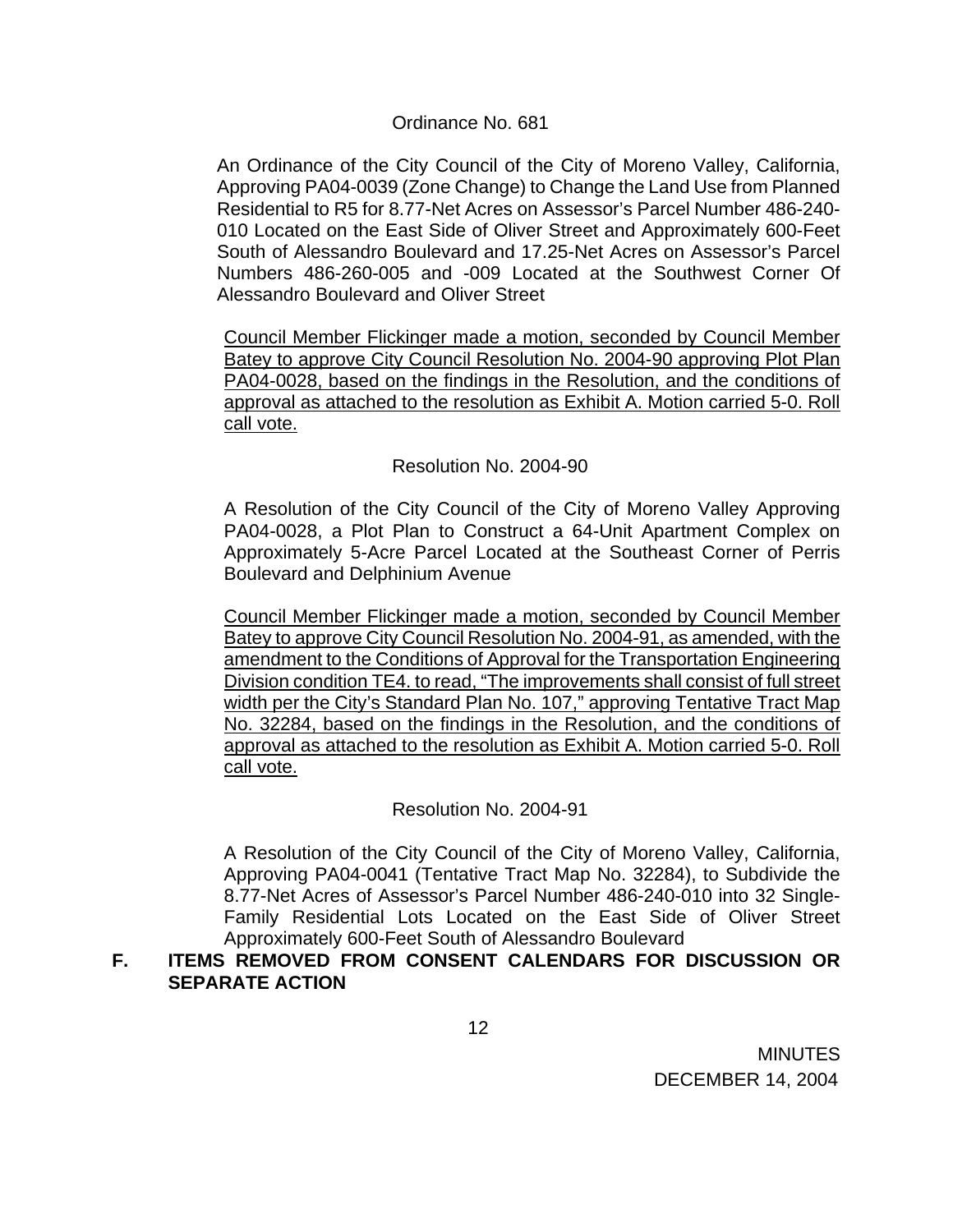A10. RESOLUTION AMENDING THE ELECTRIC RATES FOR MORENO VALLEY UTILITIES TO INCLUDE THE TIME OF USE – LARGE GENERAL SERVICE CLASSIFICATION AND RESPECTIVE ELECTRICAL RATES

 Council Member Batey made a motion, seconded by Mayor Pro Tem Stewart to approve Resolution No. 2004-92, as amended, amending the Electric Rates for Moreno Valley Utilities to include the Time of Use – Large General Service (TOU – LGS) Classification and respective electrical rates. Motion carried 5-0. Roll call vote.

Resolution No. 2004-92

 A Resolution of the City Council of the City of Moreno Valley, California, to Amend the Electric Rates for Moreno Valley Utilities to Include the Time of Use – Large General Service Classification and Respective Electrical Rates

# **G. REPORTS**

- G1. CITY COUNCIL REPORTS ON REGIONAL ACTIVITIES
	- a) Report on March Joint Powers Authority by Mayor Pro Tem Stewart

Mayor Pro Tem Stewart announced that DHL has selected March Air Reserve Base to locate their new facility. They will be bringing eight of their airplanes and approximately 300 jobs to the area. He also stated the Marines will continue their training exercises in Arnold Heights through March of 2005. The MJPA will possibly be making a decision on their choice of a provider for an electrical utility at tomorrow morning's meeting.

G2 PURCHASE AND PERFORMANCE AGREEMENT BETWEEN CITY OF MORENO VALLEY AND RAEL DEVELOPMENT CORPORATION

Mayor West stated the applicant requested the item be withdrawn.

Mayor Pro Tem Stewart made a motion, seconded by Council Member Batey to withdraw the item. Motion carried unanimously.

G3. 2005 STATE/FEDERAL LEGISLATIVE ADVOCACY PRIORITIES

Mayor West opened the agenda item for public comments. Public comments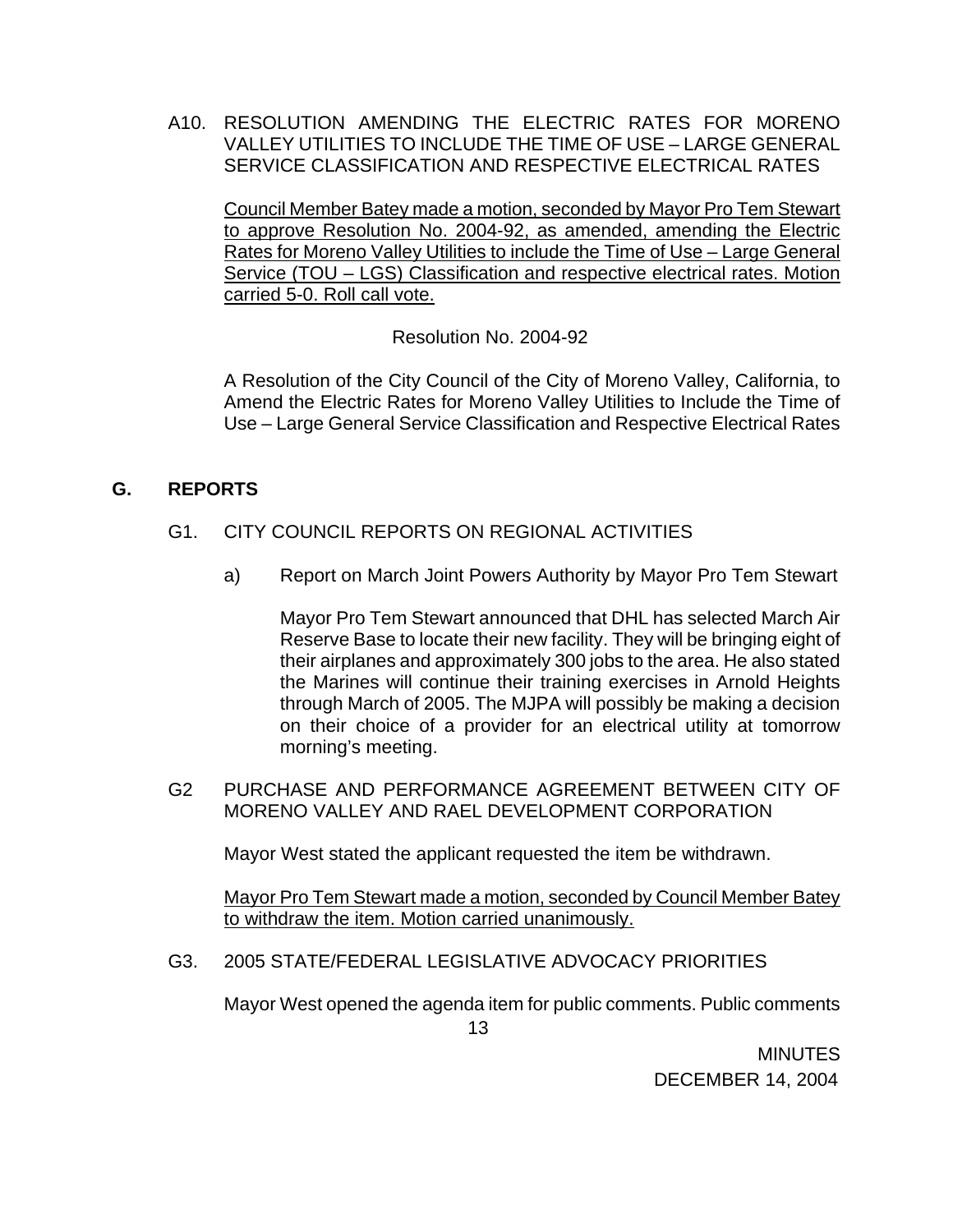were received from Daryl Terrell.

Council Member Flickinger made a motion, seconded by Council Member Batey to adopt the updated 2005 State/Federal Legislative Advocacy Priorities, as amended. Motion carried 5-0. Roll call vote.

- G4. CITY MANAGER'S REPORT None given
- G5. CITY COUNCIL REORGANIZATION SELECTION OF MAYOR AND MAYOR PRO TEM

Mayor West opened the agenda item for public comments. Public comments were received from Daryl Terrell.

 Mayor West made a motion, seconded by Council Member Batey to make the voting process public. Motion carried unanimously.

 Mayor West nominated Mayor Pro Tem Stewart to serve as Mayor for a oneyear term. Council Member Flickinger made a motion, seconded by Mayor West to close the nominations. Motion carried unanimously.

Council Member White nominated Council Member Flickinger to serve as Mayor Pro Tem for a one-year term. Mayor West made a motion, seconded by Council Member Batey to close the nominations. Motion carried unanimously.

H. LEGISLATIVE ACTIONS

ORDINANCES - 1ST READING AND INTRODUCTION – NONE

ORDINANCES - 2ND READING AND ADOPTION

 H1. ORDINANCE NO. 675, AMENDING TITLE 11 OF THE CITY OF MORENO VALLEY MUNICIPAL CODE REGULATING THE DISCHARGE OF FIREARMS (RECEIVED FIRST READING AND INTRODUCTION NOVEMBER 23, 2004 ON A 5-0 VOTE)

Mayor West opened the agenda item for public comments; there being none, public comments were closed.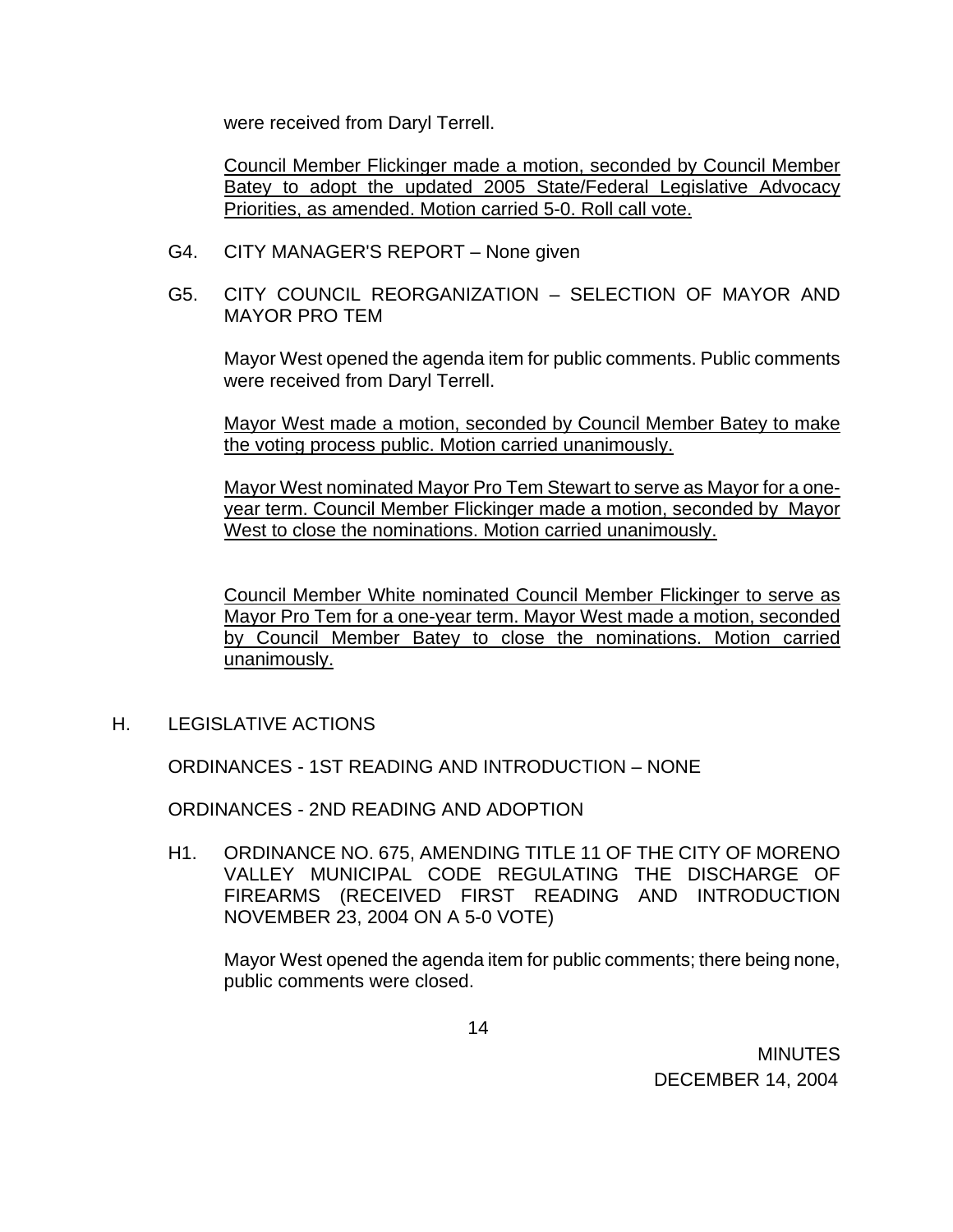Council Member Flickinger made a motion, seconded by Mayor Pro Tem Stewart to adopt Ordinance No. 675. Motion carried 5-0. Roll call vote.

### Ordinance No. 675

 An Ordinance of the City Council of the City of Moreno Valley, California, Amending Title 11 of the Moreno Valley Municipal Code by Adding a New Chapter 11.16, Regulating the Discharge of Firearms within the City

H2. ORDINANCE NO. 677, AN ORDINANCE OF THE CITY COUNCIL OF THE CITY OF MORENO VALLEY, CALIFORNIA, AMENDING CHAPTER 12.16 OF THE CITY OF MORENO VALLEY MUNICIPAL CODE RELATING TO THE TRAFFIC CONTROL DEVICES (RECEIVED FIRST READING AND INTRODUCTION NOVEMBER 23, 2004 ON A 5-0 VOTE)

Mayor West opened the agenda item for public comments; there being none, public comments were closed.

 Council Member Flickinger made a motion, seconded by Mayor Pro Tem Stewart to adopt Ordinance No. 677. Motion carried 5-0. Roll call vote.

Ordinance No. 677

 An Ordinance of the City Council of the City of Moreno Valley, California, Amending Chapter 12.16 of the City of Moreno Valley Municipal Code Relating to Traffic-Control Devices

H3. ORDINANCE NO. CSD 47 REVISING AND ESTABLISHING FEES (RECEIVED FIRST READING AND INTRODUCTION NOVEMBER 23, 2004 ON A 5-0 VOTE, AS AMENDED)

> Mayor West opened the agenda item for public comments; there being none, public comments were closed.

> Council Member Flickinger made a motion, seconded by Mayor Pro Tem Stewart to adopt Ordinance No. CSD 47. Motion carried 5-0. Roll call vote.

> > Ordinance No. CSD 47

An Ordinance of the Moreno Valley Community Services District of the City of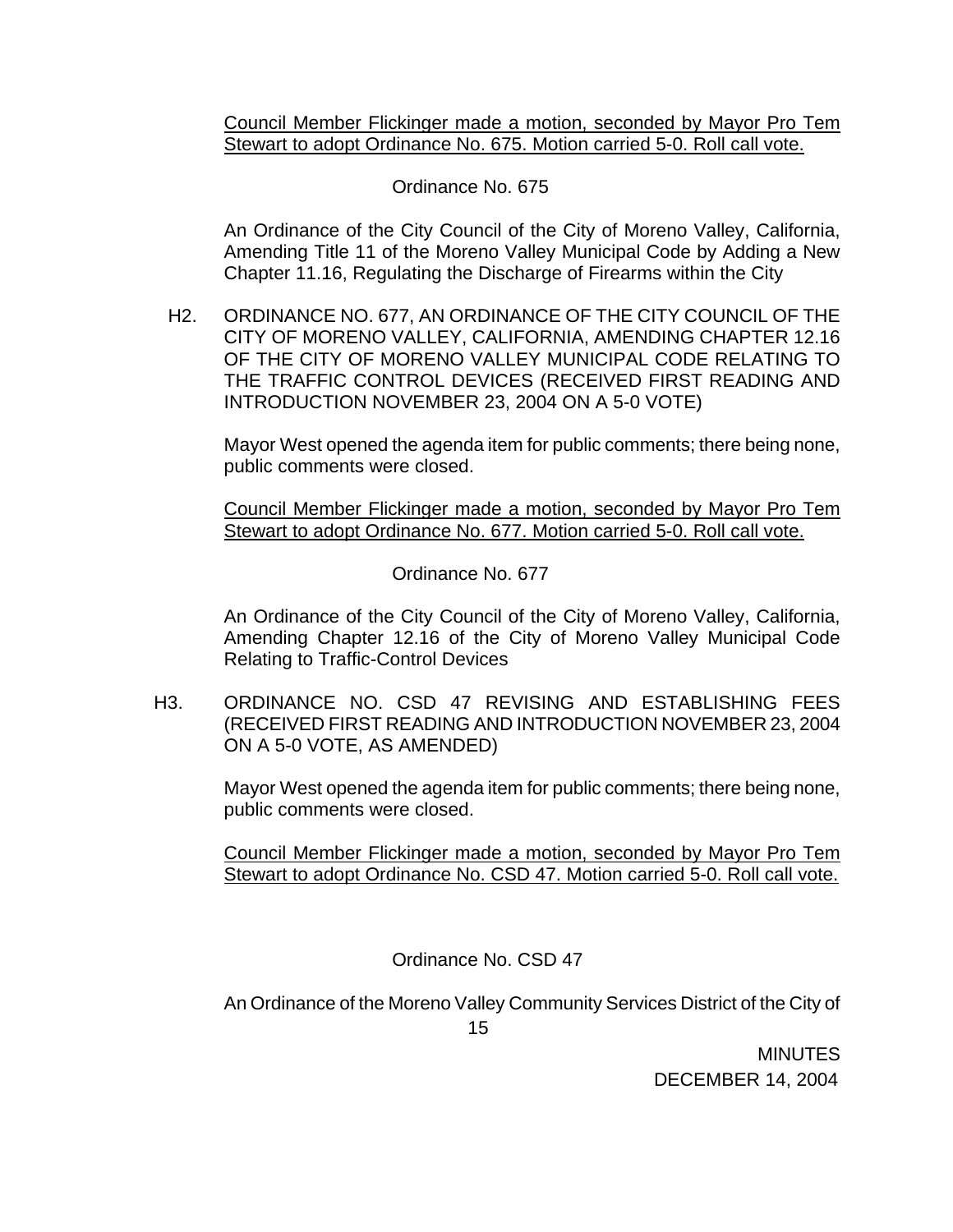Moreno Valley, California, Increasing and Establishing Specified Fees for Recreational Activities, Parks, the Use of the TownGate Community Center, the Use of the Valley Skate Park, the Use of the Moreno Valley Senior Community Center, and Rescinding Certain Prior Enactments

H4. ORDINANCE NO. 676, AMENDING TITLE 11 OF THE CITY OF MORENO VALLEY MUNICIPAL CODE REGULATING PROJECTILE INSTRUMENTS (RECEIVED FIRST READING AND INTRODUCTION NOVEMBER 23, 2004 ON A 5-0 VOTE, AS AMENDED)

> Mayor West opened the agenda item for public comments; there being none, public comments were closed.

> Council Member Flickinger made a motion, seconded by Mayor Pro Tem Stewart to adopt Ordinance No. 676. Motion carried 5-0. Roll call vote.

> > Ordinance No. 676

An Ordinance of the City Council of the City of Moreno Valley, California, Amending Title 11 of the Moreno Valley Municipal Code by Adding a New Chapter 11.18 Regulating Projectile Instruments within the City

ORDINANCES - URGENCY ORDINANCES - NONE

RESOLUTIONS – NONE

PUBLIC COMMENTS **ON ANY SUBJECT NOT ON THE AGENDA** UNDER THE JURISDICTION OF THE CITY COUNCIL ARE AS FOLLOWS:

Daryl Terrell – Address matter of record

- 1) City is coming together
- 2) Workforce needs to be linked together with neighboring cities
- 3) Facing City's destiny

# **CLOSING COMMENTS AND/OR REPORTS OF THE CITY COUNCIL, COMMUNITY SERVICES DISTRICT, OR COMMUNITY REDEVELOPMENT AGENCY**

Council Member White

1) Wished the public a "Merry Christmas"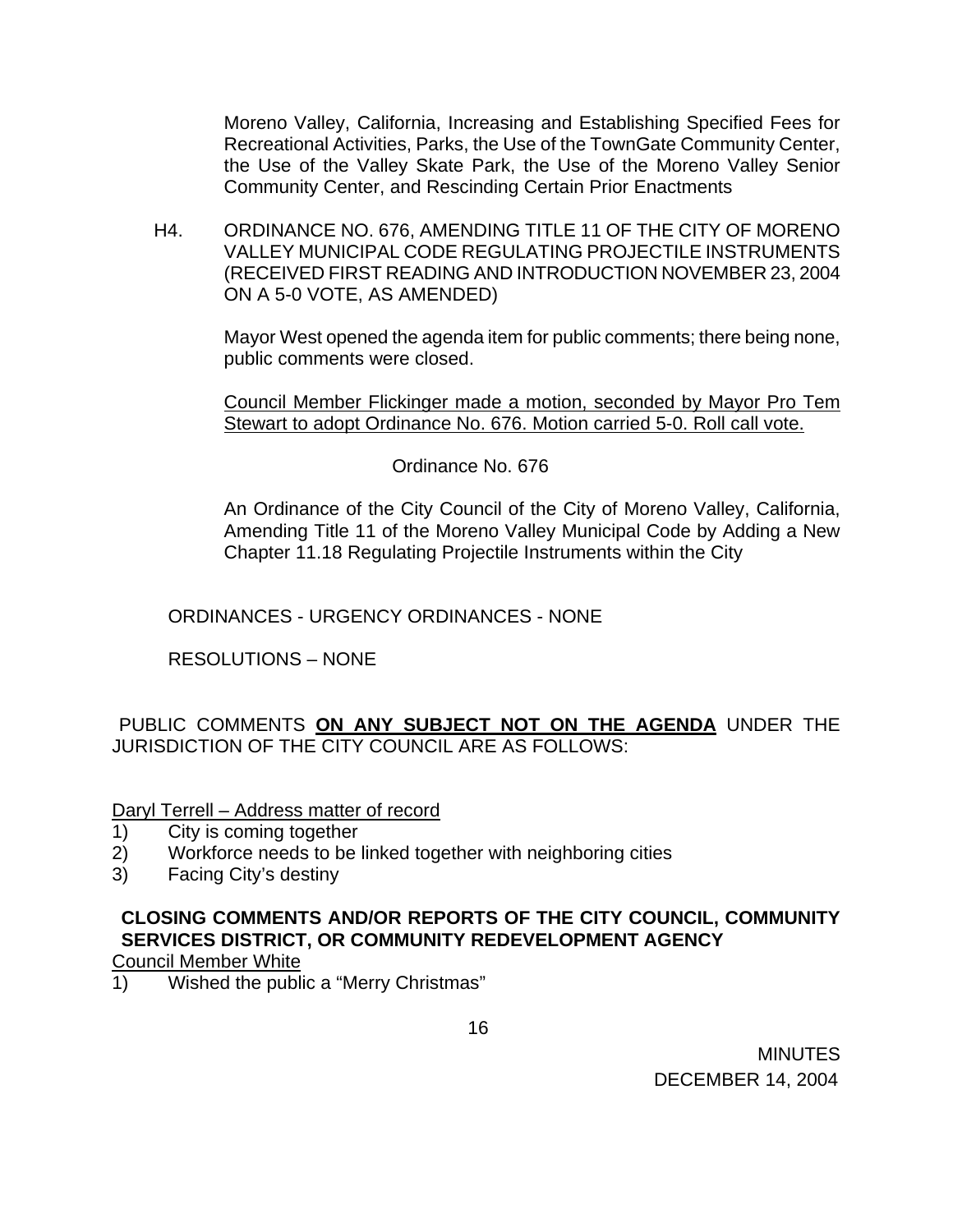Council Member Batey

- 1) Congratulated Mayor Pro Tem Stewart and Council Member Flickinger on their upcoming roles as Mayor and Mayor Pro Tem respectively
- 2) Commended Mayor West on his leadership this past year
- 3) Stated the directly elected Mayor issue will be addressed
- 4) Thanked the voters of District 5 for his successful reelection
- 5) Happy Holidays

Mayor Pro Tem Stewart

- 1) Questioned the Public Works Director of the status of the Day Street improvements
- 2) Proposed golf course at Poorman's Reservoir talks still ongoing
- 3) Commended the Police Chief and Fire Chief on show on MVTV-3

Council Member Flickinger

- 1) Congratulated Mayor Pro Tem Stewart and Council Member White on their successful efforts in bringing DHL to the March JPA
- 2) Congratulated RCC Moreno Valley Campus the Physician's Assistant Program students won the 2004 California Academy of Physician's Assistants Student Challenge Bowl for the third time in the last five years
- 3) Growth in the city includes new restaurants and City's Conference and Recreation Center being built next to city hall
- 4) Wished all a "Merry Christmas"
- 5) Free bus rides being offered by Riverside Transit Agency on New Year's Eve
- 6) Commented on the passing of Robert Anderson he was quite a gentleman and he will be missed

# **CLOSED SESSION**

# **REPORT OF ACTION FROM CLOSED SESSION BY CITY ATTORNEY, IF ANY - NONE**

# **ADJOURNMENT**

There being no further business to conduct, the meeting was adjourned at 8:51 p.m. by unanimous informal consent.

Submitted by: